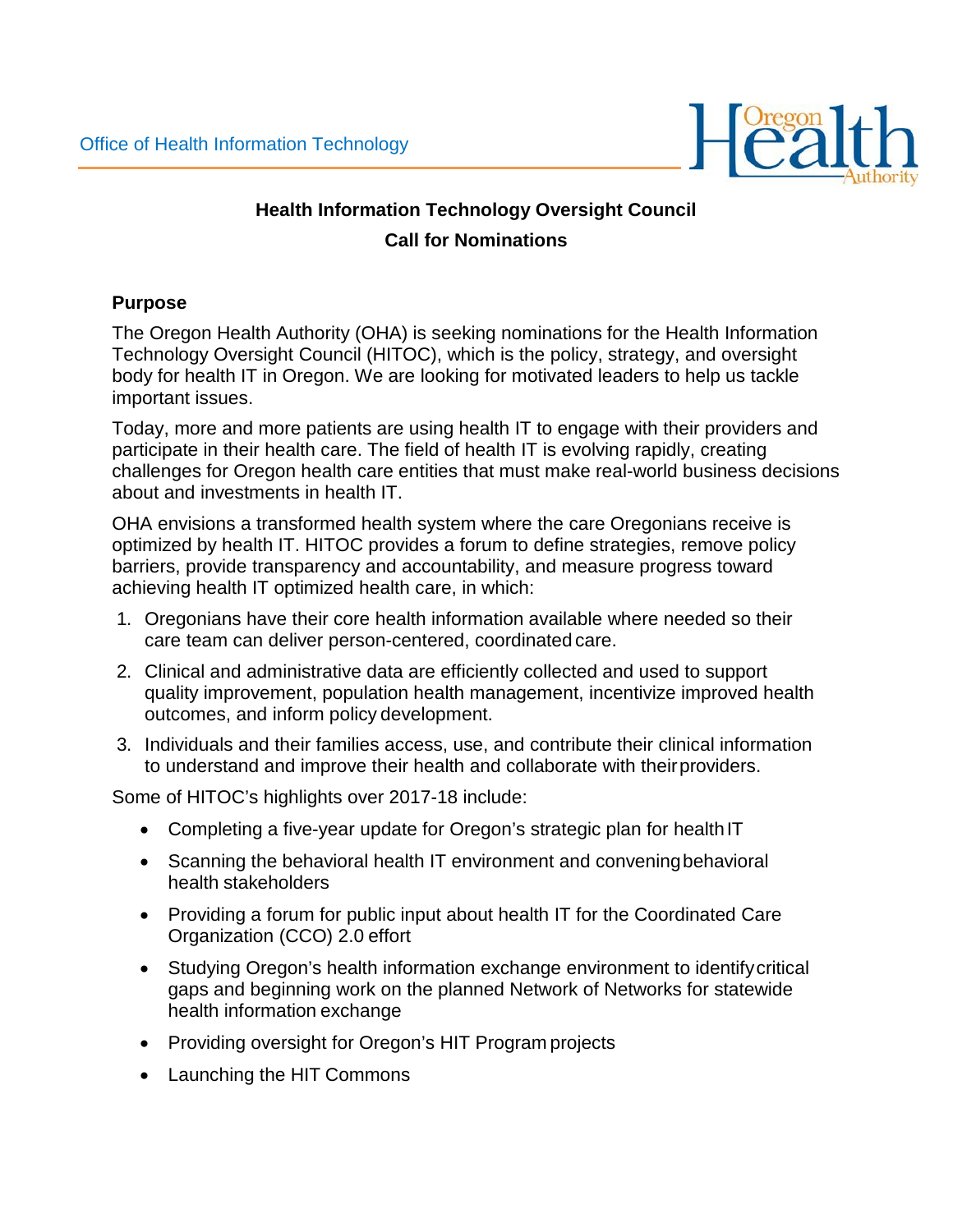#### **Background**

HITOC advises the Oregon Health Policy Board on critical health IT issues that affect Oregonians (see ORS 413.401). HITOC recommends health IT strategy for the state, provides input and advice on policy, and is a forum for stakeholder discussions about the role of health IT in health system transformation.

#### **Duties**

Per statute, the duties of HITOC are to:

- 1. Identify and make specific recommendations related to health information technology to the Oregon Health Policy Board to achieve the goals of the health system transformation.
- 2. Regularly review and report to the Board on the Oregon Health Authority's health information technology efforts, including the Oregon Health Information Technology Program, toward achieving the goals of health systemtransformation.
- 3. Regularly review and report to the Board on the efforts of local, regional and statewide organizations to participate in health information technologysystems.
- 4. Regularly review and report to the Board on the state's progress in the adoption and use of health information technology by health care providers, health systems, patients and others.
- 5. Advise the Board or the Oregon Congressional Delegation on changes to federal laws affecting health information technology that will promote this state's efforts in utilizing health information technology.

## **Members**

HITOC members represent a broad range of organizations that are impacted by the Oregon Health Information Technology Program, including consumer/patient advocates, providers, hospitals, health plans, and coordinated care organizations (CCOs). HITOC members represent organizations that use a wide array of health IT tools and systems, and strives to represent the diversity of Oregonians.

Note: *Technology vendors are not eligible to serve on HITOC.*

We are looking for members who can provide perspectives on health IT in:

- Behavioral health (both mental health and substance use disordertreatment);
- Oral health

In addition, we are looking for members who can provide perspectives on health IT in:

- Consumer/patient advocacy;
- Primary care;
- Long-term services and supports;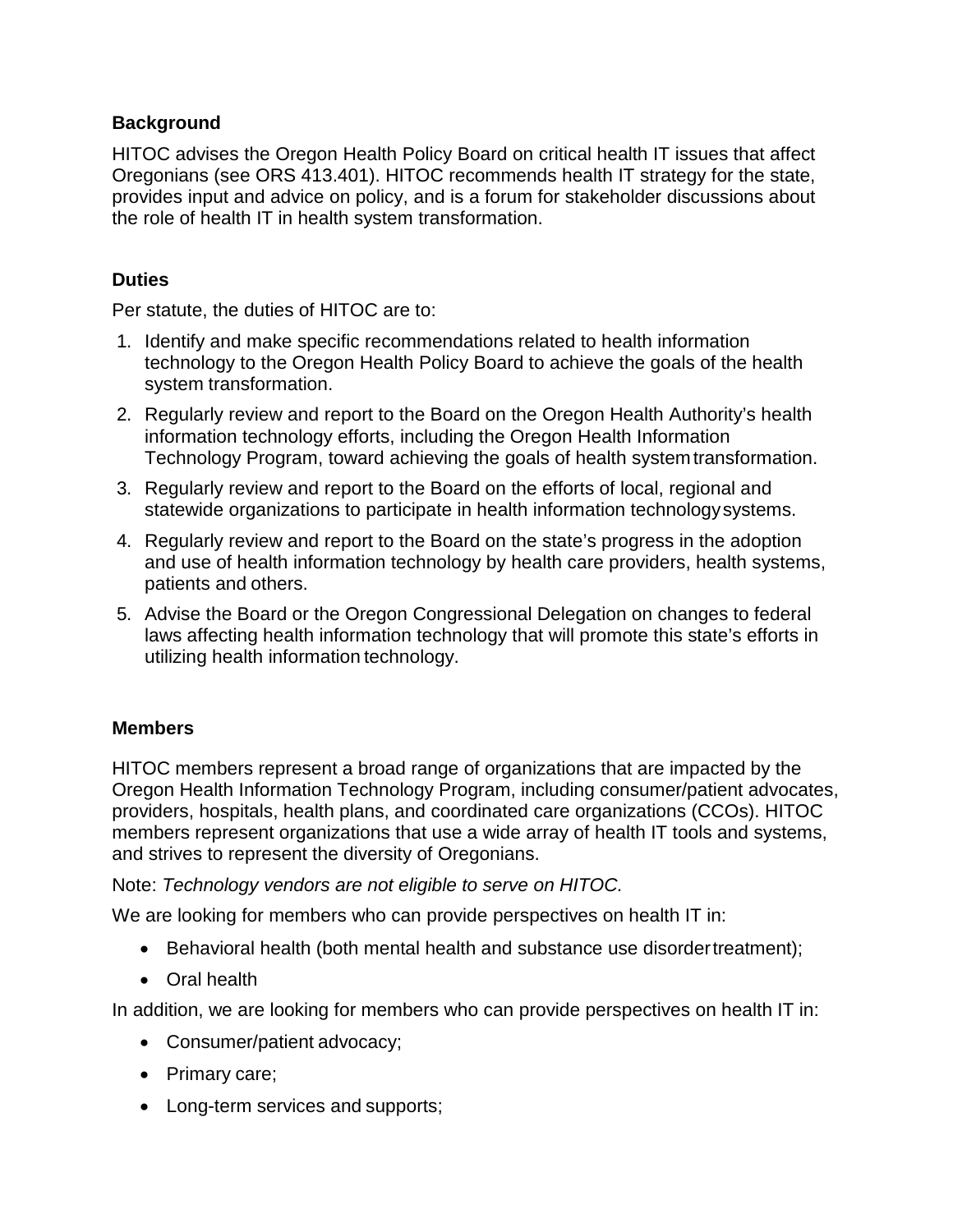- Tribal health;
- Social determinants of health and equity;
- Corrections health; and
- Rural/frontier communities.

#### *The Oregon Health Policy Board is committed to ensuring all committees reflect the racial, ethnic, gender, geographic, and disability diversity of Oregonians. We are particularly interested in nominations for those representing minority and underrepresented diversity.*

HITOC periodically convenes short-term and recurring workgroups/subcommittees to advise HITOC; this call for nominations may be used to identify potential members for those groups.

# **Logistics**

- **Commitment**  Members serve a term of 3 years. HITOC is an ongoing advisory council.
- **Meetings** HITOC meets every other month for approximately 4 hours. All meetings of HITOC and its committees are public meetings and are broadcast through a webinar/conference line. In-person attendance is preferred, but members can participate remotely. OHA will reimburse travel costs, if needed.

| <b>Meeting Date</b> | <b>Time</b>                        | Location |
|---------------------|------------------------------------|----------|
| February 7, 2019    | $12:30 \text{pm} - 3:45 \text{pm}$ | Portland |
| April 4, 2019       | $12:30$ pm $-3:45$ pm              | Portland |
| June 6, 2019        | $12:30 \text{pm} - 3:45 \text{pm}$ | Portland |
| August 1, 2019      | $12:30$ pm $-3:45$ pm              | Portland |
| October 3, 2019     | $12:30$ pm $-3:45$ pm              | Portland |
| December 5, 2019    | $12:30 \text{pm} - 3:45 \text{pm}$ | Portland |

## **The 2019 HITOC schedule is as follows:**

## **Resources**

• **Oregon's Strategic Plan for HIT and HIE**  [\(https://www.oregon.gov/oha/HPA/OHIT-](https://www.oregon.gov/oha/HPA/OHIT-HITOC/Documents/OHA%209920%20Health%20IT%20Final.pdf)[HITOC/Documents/OHA%209920%20Health%20IT%20Final.pdf\)](https://www.oregon.gov/oha/HPA/OHIT-HITOC/Documents/OHA%209920%20Health%20IT%20Final.pdf)**:** This plan sets the vision and strategic direction to advance the adoption and use of health IT in Oregon. Highlights include: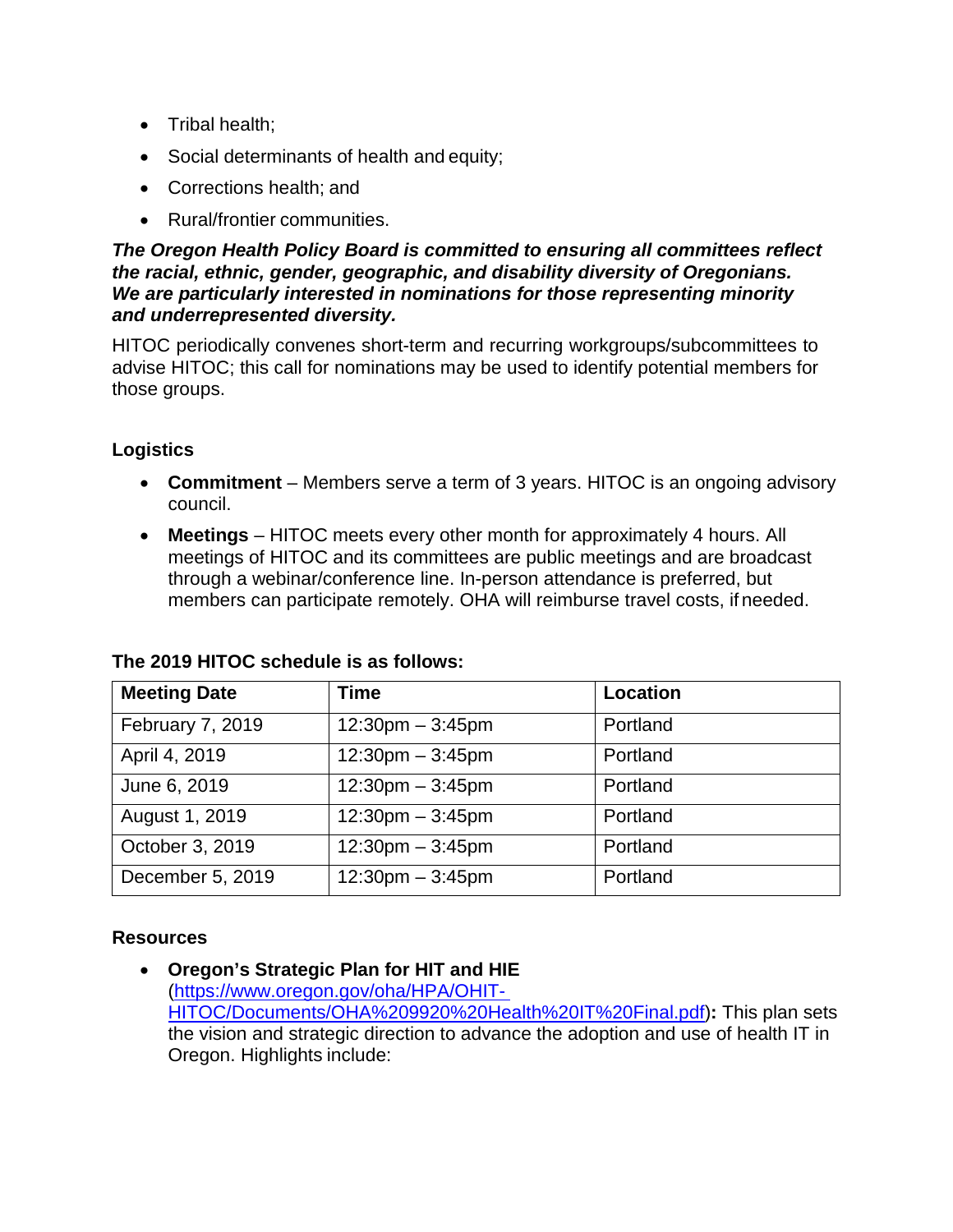- o progress in spreading health information exchange through HIE efforts, health care organizations investments, vendor-led networks and national approaches;
- o planned work to address regional HIT and HIE gaps; new opportunities for public/private partnerships; and
- o Oregon Health Information Technology Program's work and key results.
- **HITOC's web page:** [https://www.oregon.gov/oha/HPA/OHIT-](https://www.oregon.gov/oha/HPA/OHIT-HITOC/Pages/index.aspx)[HITOC/Pages/index.aspx](https://www.oregon.gov/oha/HPA/OHIT-HITOC/Pages/index.aspx)

#### **Staff Contact**

- Susan Otter, State Coordinator and Director of Health Information Technology, Office of Health Information Technology, OHA, [susan.otter@state.or.us](mailto:susan.otter@state.or.us)
- Francie Nevill, Lead HITOC Analyst, Office of Health Information Technology, OHA, [francie.j.nevill@state.or.us](mailto:francie.j.nevill@state.or.us)

**Interested in HITOC or its work groups? Please complete a nomination application and submit to Francie Nevill at** [francie.j.nevill@state.or.us](mailto:francie.j.nevill@state.or.us)

**If you are not interested in participating in HITOC, but would like to stay informed about OHA's health IT work, please visit our website:** [http://healthit.oregon.gov](http://healthit.oregon.gov/)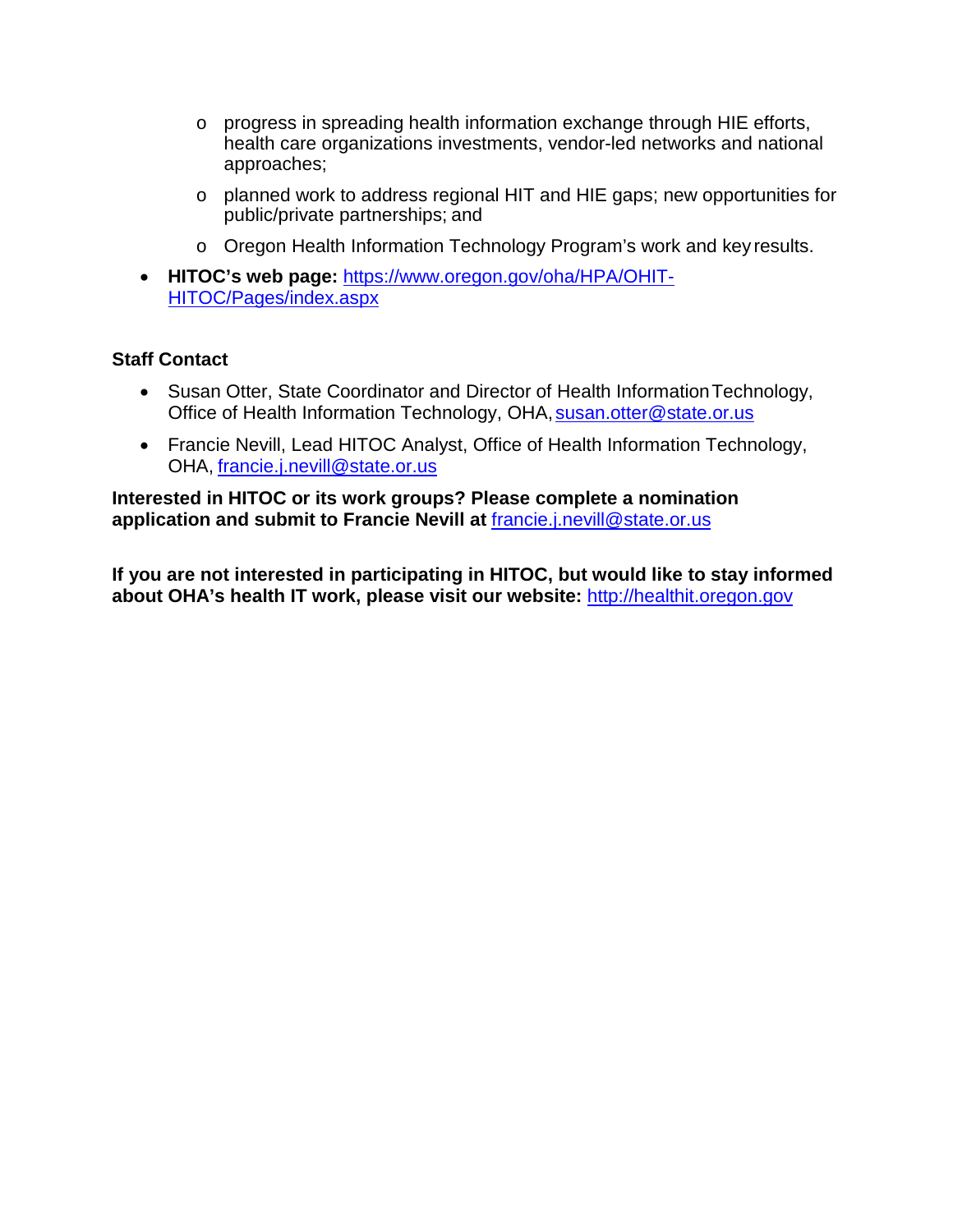## **Nomination Application**

| Name:         |  |
|---------------|--|
| Title:        |  |
| Organization: |  |
| Address:      |  |
| Email:        |  |
| Phone:        |  |

#### **Please check all that apply:**

- □ I am interested in serving on HITOC
- □ I am interested in serving on a future HITOC work group. OHA anticipates that HITOC will periodically call both short-term and recurring work groups and subcommittees on particular topics.

#### **Please select the subject areas you have expertise in:**

|        | $\Box$ Health Information Exchange                       |   | $\Box$ Analytics                                     |  | □ Law & Policy                    |  |
|--------|----------------------------------------------------------|---|------------------------------------------------------|--|-----------------------------------|--|
|        | $\Box$ Interoperability                                  |   | Governance                                           |  | $\Box$ Finance                    |  |
|        | $\Box$ Security & Privacy                                |   | $\Box$ Consumer Advocacy                             |  |                                   |  |
|        |                                                          |   |                                                      |  |                                   |  |
|        | Please select the stakeholder groups that you represent: |   |                                                      |  |                                   |  |
| $\Box$ | <b>Behavioral Health</b>                                 |   | $\Box$ Consumers/ Patients                           |  | $\Box$ Rural/frontier communities |  |
|        | $\Box$ Oral Health                                       | ப | Corrections                                          |  | $\Box$ Primary Care               |  |
|        | $\Box$ Social determinants of<br>health and equity       | u | Long-term Services and $\Box$ CCO<br><b>Supports</b> |  |                                   |  |
|        | $\Box$ Hospital or Health System                         |   | Other                                                |  |                                   |  |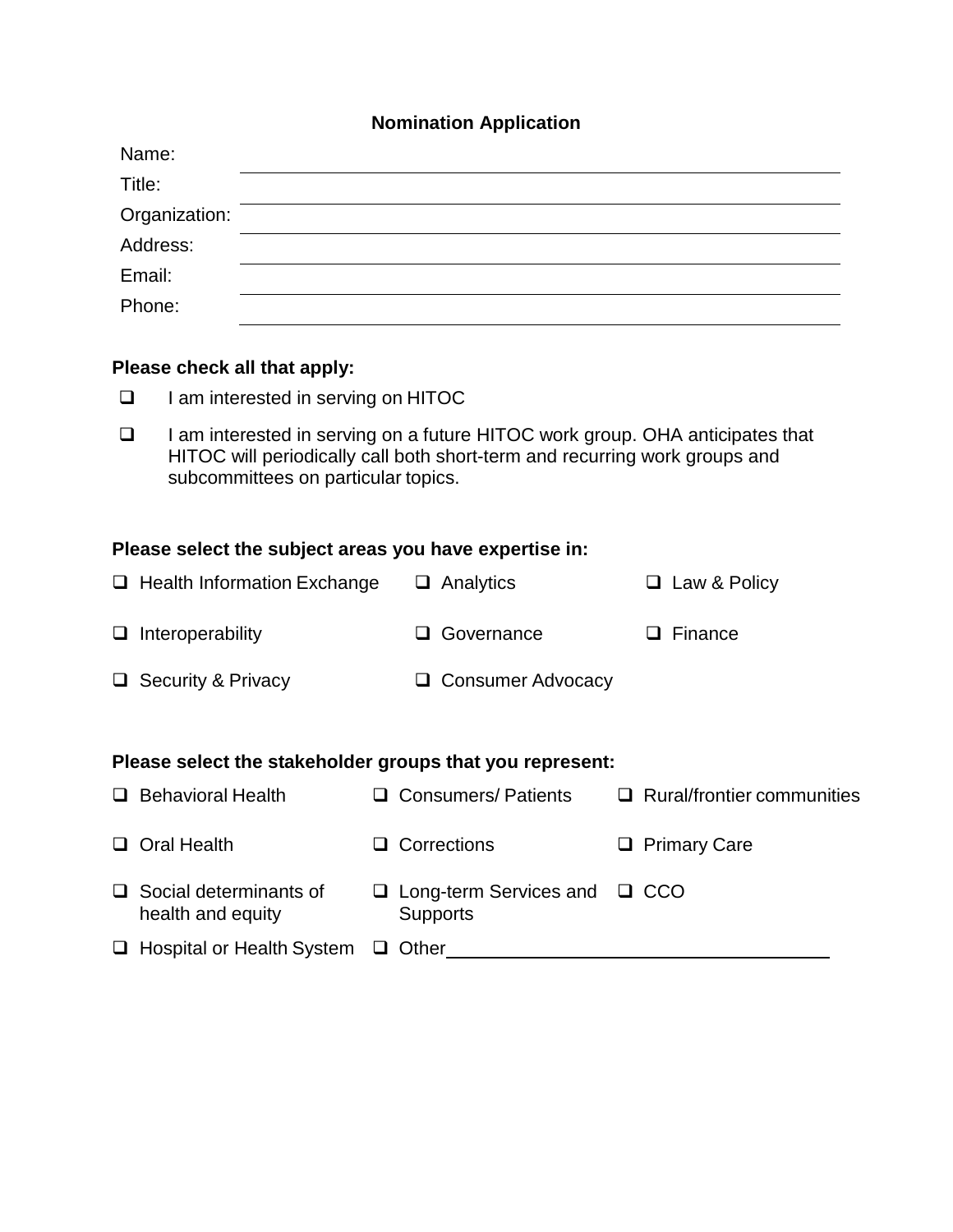## **Please answer the following questions (you can attach additional pages):**

- 1. Please describe your relevant experience and how it would benefit HITOC.
- 2. Have you served on HITOC in the past or on one of its subcommittees/workgroups?
- 3. Why are you interested in participating in HITOC?
- 4. Can you commit to attending regular, bi-monthly meetings and to reviewing materials prior to meeting?
- 5. Please describe any other experience serving on a committee, board, or collaborative group to which you were a contributor.
- 6. Is there anything else you would like us to know that may be relevant to servingon HITOC?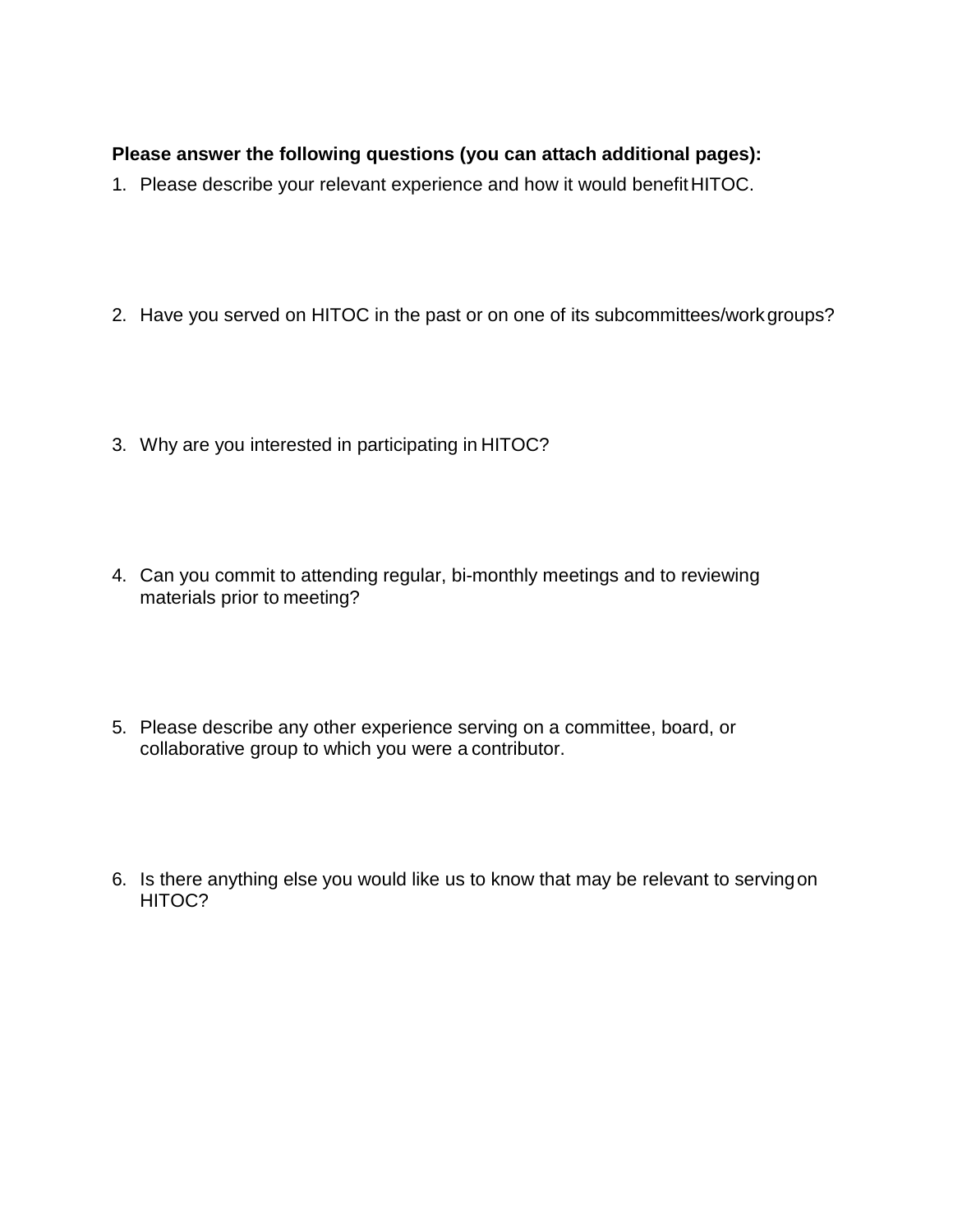**OHA and OHPB are committed to ensuring diverse representation on all boards and committees. To help achieve this goal, we would appreciate you providing the following information. However, these questions are optional.**

| Gender Identity:                                  | $\Box$ Decline to answer |
|---------------------------------------------------|--------------------------|
| $\Box$ LBGTQ (check if applicable)                | $\Box$ Decline to answer |
| $\Box$ Have a disability (check in if applicable) | $\Box$ Decline to answer |

**Please see the next page regarding race/ethnicity demographic information.**